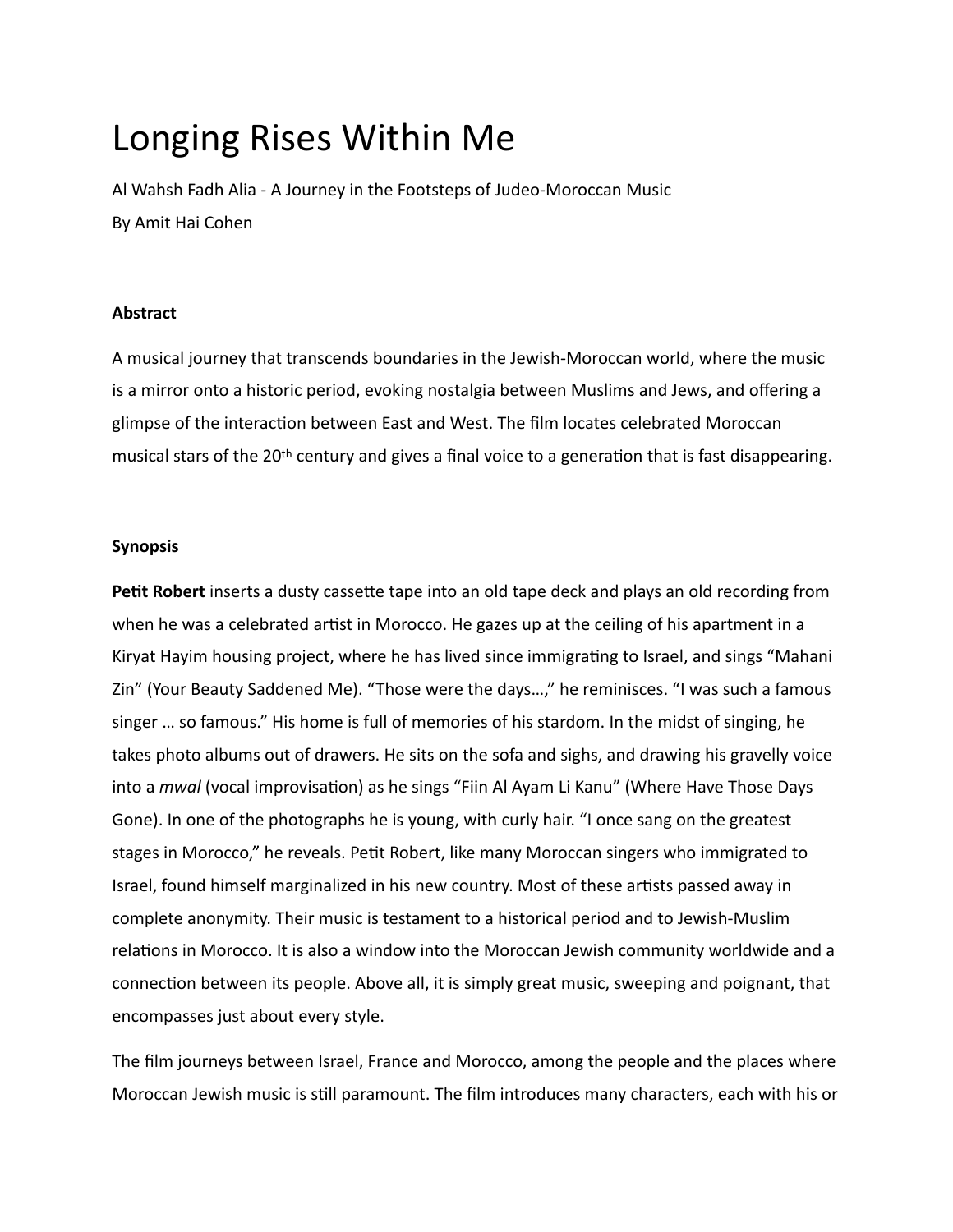her own story and music. Jews and Muslims, young and old, groups and individuals - a collage that transforms the music to something timeless and relevant. This is not a historical film; this is a film whose narrative is music, and within the music the personal stories of the performing musicians are discovered.

In a world parallel to that of Petit Robert, the Botbol brothers divide their lives between their luxury apartment in the heart of Paris and an impressive apartment in Tangier facing the sea. Claude, Marcel and Hayim are among the pioneers of popular Moroccan music, the first to introduce Western instruments, like the electric guitar and the saxophone, to traditional music. Hayim, 90, the eldest brother, is still a popular singer in Morocco and performs at important concerts and stars in various festivals. He can be frequently seen on television, performing new arrangements to old songs. Marcel is a violinist, and owns the Marcello restaurant in Tangier, a magnet for musicians who come every day to perform until late at night. Claude, the youngest brother, is a percussionist and a walking historian of Moroccan music. Over the years, he has become a businessman. The brothers want to age with dignity, but the Moroccan audiences refuse to let them rest and demand more and more performances. This year, the brothers are opening a series of concerts in honor of their late father, Jacob Botbol, who himself was the musician who proclaimed Morocco's independence. From Tangier, the trio gaze out at the sea and the horizon is like a distant memory. "We, the Botbol brothers, were raised on music, our whole lives were in music." They recall the glory days of their youth and sing the song their father wrote for King Mohammed V, "Raniyu Ma'aya, Raniyu" (Sing with Me, Sing).

Near the Botbol brothers' Paris apartment is the Salle Gaveau theater, where Maxim Karouchi prepares to perform with a group of Moroccan musicians in a tribute to Jewish music. They are rehearsing the song "Omri Ma Nensak, Ya Mama" (I Will Never Forget You, Mama), composed by Samy El Maghribi in the 1950s. "We grew up on the music of the Jews, in fact we were born into it," explains Abdelsalm, the group's saxophonist. Maxim is the youngest musician in the Karouchi family, lives in Casablanca, and is a celebrated Moroccan musician. His brother Mike (Masoud) Karouchi is one of the most successful singers in Israel for the *hing* ceremony (a ceremony and event preceding the wedding that is part of the Sephardic Jewish tradition), known for his *shaabi* (Moroccan folk music) style and considered one of the best bendir drummers on the Jewish Moroccan music scene. Five years ago, Mike Karouchi was awarded an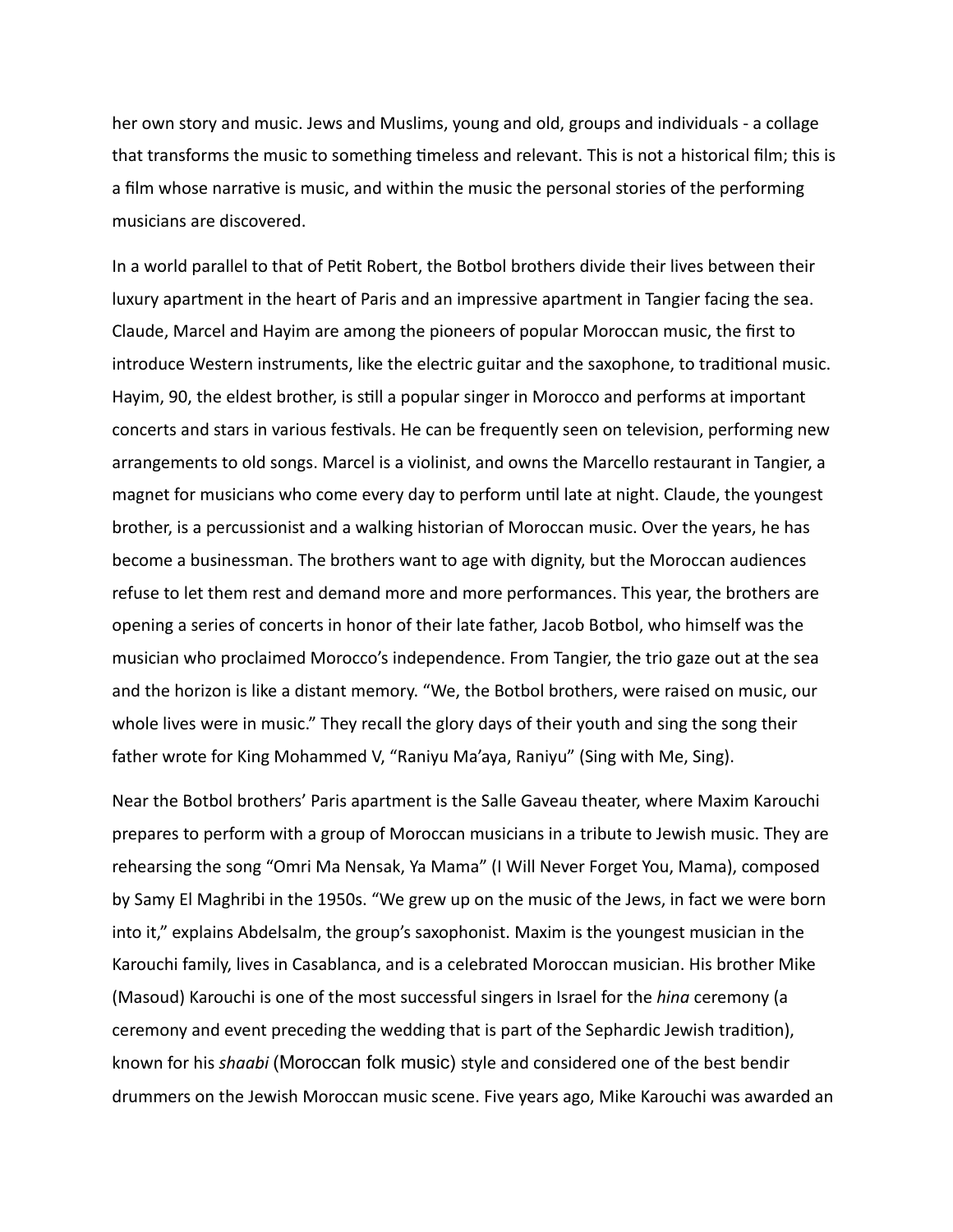honorary degree by the Moroccan government. The Karouchi brothers have a glorious musical ancestry: Massoud, their father, had a well-known orchestra that performed at all the Jewish events. Moise Karouchi, Mike and Maxim's uncle, lives in Lod and ekes out a living by performing at the occasional party. He regrets having settled in Israel because he wasn't able to carve out a musical career for himself in Israel. He smokes and says in despair, "I feel they deceived me."

These individuals, and many others, constitute the musical mosaic of the film. Every individual has his or her own story of success and failure. The film weaves between them and shows many small moments and insights that accentuate the musicians' awareness that their era has passed: most of their friends have passed away, there are fewer concerts to give, and regardless, their energy and ability to perform in front of an audience is flagging. They want to be remembered, but mostly, they do not want the music to be forgotten. "There is no one who can speak the language anymore," they lament. "We failed to create students, there is no one to carry on our work." In the final scene, against the backdrop of the Kiryat Hayim housing project, young musicians join the veteran musicians to perform one of the great classic songs from the 1950s.

#### \*\*\*\*

The idea for the film developed out of my own work as a musician. Over the past decade, I have been performing, composing and producing in the world of Moroccan music: its history and sounds run through my veins. I have shared the stage with many Moroccan musicians, both Jewish and Muslim, some of whom are the most famous Moroccan musicians alive today, and many of whom are 40 years old than I. In 2012, I was invited for the first time to perform in Morocco with a small ensemble of Israeli musicians, including Neta Elkayam, my life partner and creative collaborator. Since then, we are often invited to Morocco where we have performed at different festivals and I have screened some of my short films. My musical career propelled me to the Israel-France-Morocco connection, where I have met so many people from different, sometimes opposing extremes, who are all connected by their love of music.

Over the years, I have tried to bring the cinema to my musical life. Most of the time, I have preferred to put aside my camera and remain a musician. I now feel the time has come to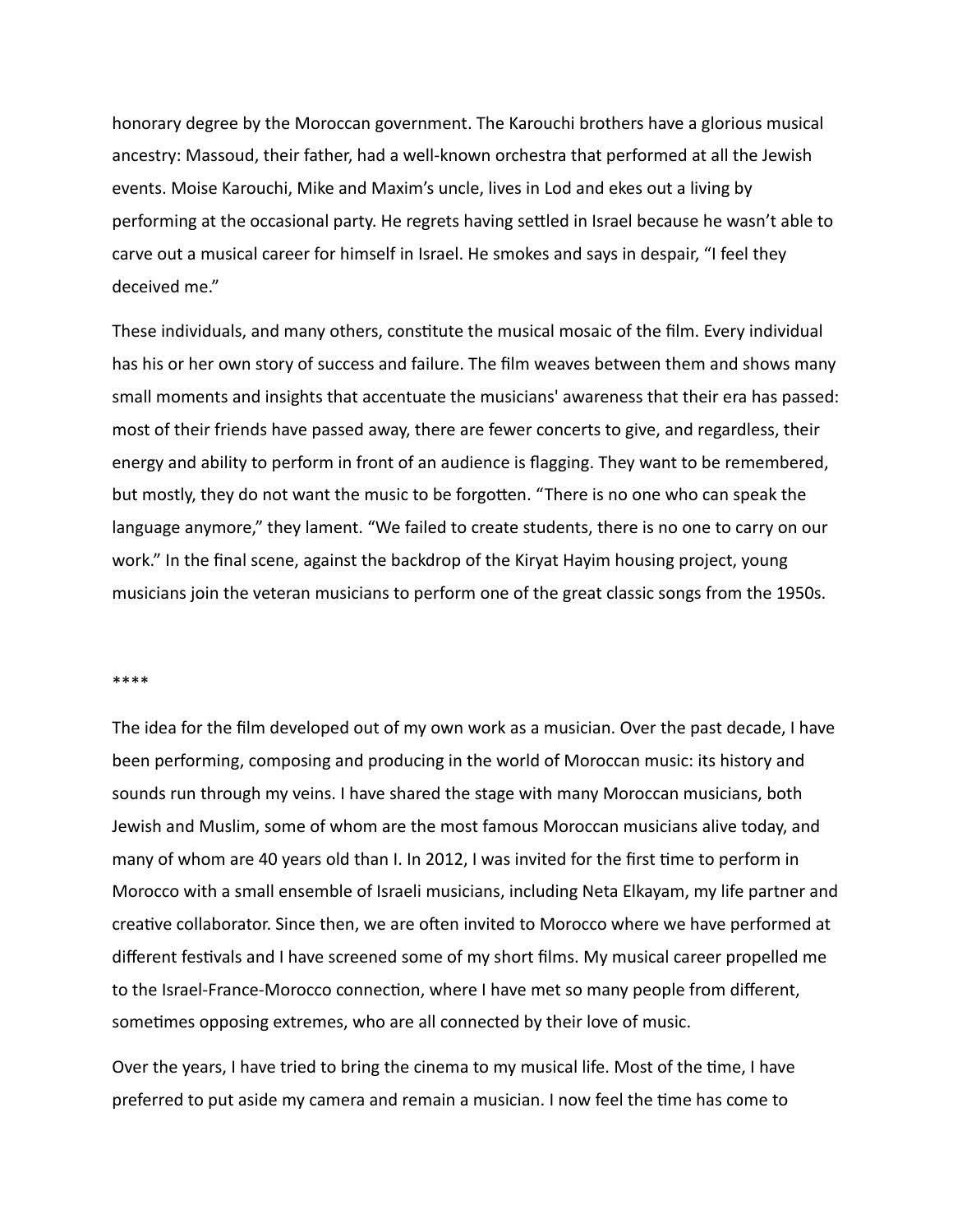document and explore the world around me visually: to explore the characters who comprise it, to challenge them and their music, and to offer a cinematic interpretation of their sounds.

My vision is to create a film whose center is the music, with few formal and face-to-face interviews, and focus on documenting the lives of the musicians. There will be hardly any stage performances. Musical documentation will be found sitting around a table, in the kitchen, or on the beach. Any everyday location. My intention is not to make a documentary about the history of Moroccan music, but history, together with identity, nationalism and religion, is inseparable from the subjects that will arise. The film aspires to be a non-narrative or chronological collage, but one that moves between people and places with musical affiliations and the stories connecting them.

The impetus for the film was not only a personal aspiration to document my own experiences and the music that was so important to my family. I feel a historical obligation to draw attention to music that has been sidelined and continues to be marginalized even where it has successfully taken root. I need to provide a space for men and women who share oral history through sound and voice, and who create music which, aside from its nostalgia, delivers an authentic message to anyone with an open heart and mind.

\*\*\* 

**Amit Hai Cohen** was born and raised in the southern Israeli town of Netivot, to a Moroccan-Tunisian family. He is a musician and filmmaker, living and working in Jerusalem. Many of his works revolve around the Jerusalem-Morocco connection, such as the musical documentary "Ya Lhmama" (Oh Dove) that was first screened at the Andalusian Festival in Essaouira, Morocco in 2015, and "Abiadi" a tribute to the **legendary singer of Moroccan Jewry**, Zohra Al Fassia, for which he served as artistic and musical director. In recent years, together with his life partner, Neta Elkayam, who is also his artistic collaborator, he has performed the Howa Jani musical project worldwide in partnership with the **foremost musicians** from the Jewish and Arab worlds. 

Many of Amit's works address social issues, such as the soundtrack to the series "Nevi'im -Operation Amram", which tells the story of the kidnapping of Yemenite and East Balkan children (in Israel) for adoption by Ashkenazi families, "Traf traf", a music series and short film (18 min)